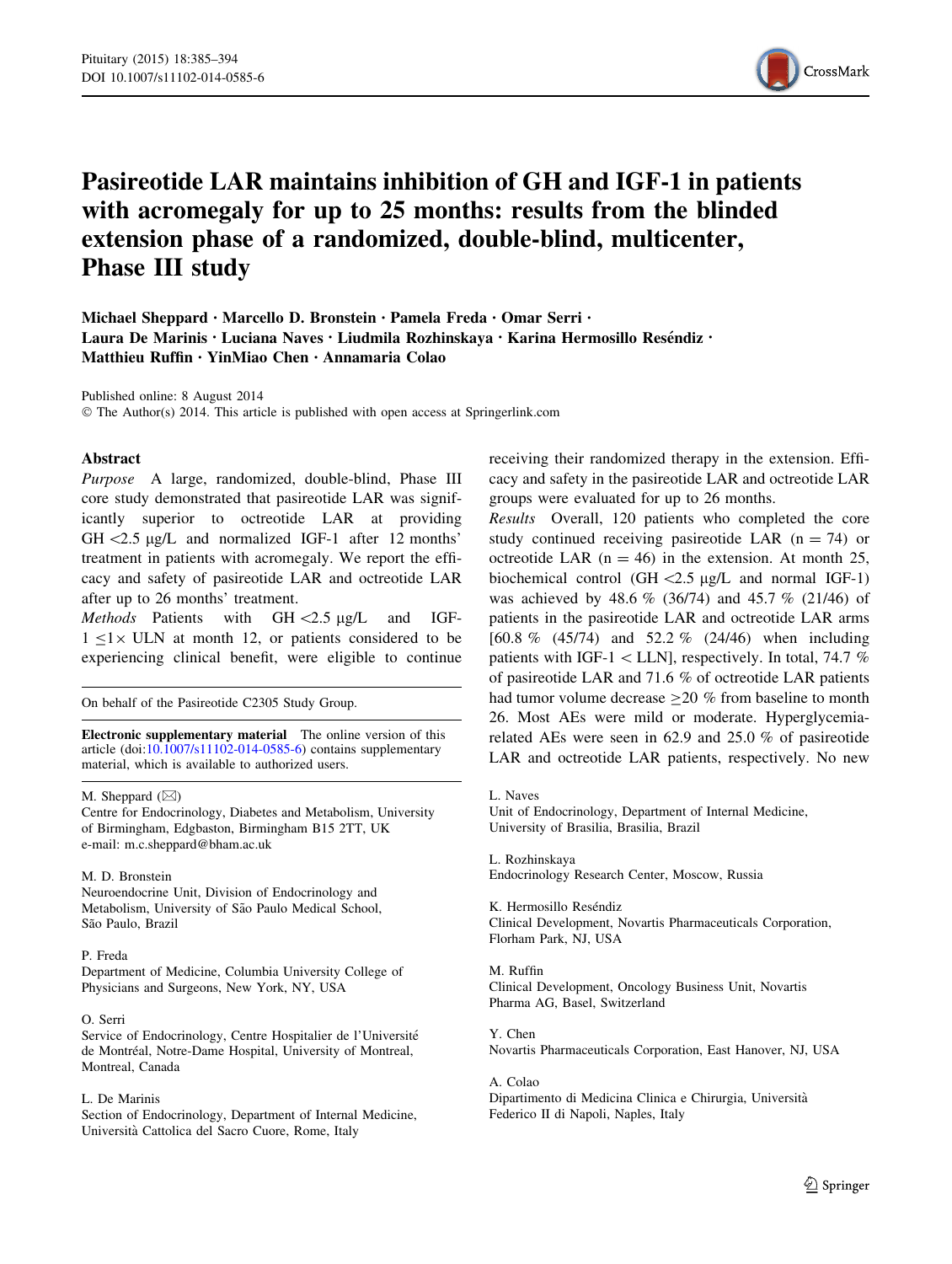safety signals were observed in the extension compared with the core study.

Conclusions GH and IGF-1 suppression is maintained for up to 25 months during pasireotide LAR treatment. The safety profile of pasireotide LAR is typical of a somatostatin analogue, except for the frequency and degree of hyperglycemia.

Keywords Pasireotide - Octreotide - Acromegaly - Extension

## Introduction

Acromegaly is characterized by chronic hypersecretion of growth hormone (GH), which primarily originates from a GH-secreting pituitary adenoma and induces the synthesis of insulin-like growth factor 1 (IGF-1). Elevated GH and IGF-1 levels cause metabolic dysfunction and somatic growth, resulting in significant morbidity and mortality for patients with acromegaly. As decreasing GH to  $\langle 2.5 \mu g/L$ and IGF-1 to normal levels significantly reduces mortality [\[1–4](#page-8-0)], the main treatment goal for acromegaly is to control GH and IGF-1 levels. Additional goals are to reduce and/or stabilize tumor size, preserve pituitary function and prevent recurrence [[5\]](#page-8-0).

Long-acting somatostatin analogues are the cornerstone of medical therapy for acromegaly and are indicated in patients with failed surgery or as first-line treatment when surgery is contraindicated or declined [\[6](#page-8-0), [7\]](#page-8-0). Various studies have demonstrated that somatostatin analogues can be effective as both first- and second-line therapy over longterm treatment [[8–13\]](#page-9-0). In selected patients with active acromegaly, long-term somatostatin analogue therapy has been demonstrated to effectively control GH and IGF-1 levels, induce tumor volume reduction and improve hypertension and cardiac performance [[9,](#page-9-0) [10,](#page-9-0) [12](#page-9-0)]. However, many patients with acromegaly do not achieve biochemical control with the currently available somatostatin analogues [\[14](#page-9-0)].

Pasireotide has a broader somatostatin receptor (sst) binding profile than the currently available somatostatin analogues. Pasireotide has 30-, 5- and 39-fold higher binding affinity for  $sst_1$ ,  $sst_3$  and  $sst_5$ , respectively, than octreotide, and a slightly lower affinity for sst<sub>2</sub> [[15\]](#page-9-0). As demonstrated previously, pasireotide has the potential to be an effective medical therapy for patients with acromegaly [\[16](#page-9-0), [17](#page-9-0)]. In a large, randomized, 12-month, Phase III core study in medically naïve patients with acromegaly, pasireotide long-acting release (LAR) was significantly superior  $(P = 0.007)$  to octreotide LAR at providing  $GH < 2.5 \mu g/L$  and normal IGF-1 [[16\]](#page-9-0). Patients who completed this core study and had GH  $\langle 2.5 \mu g/L \rangle$  and IGF- $1 \leq 1 \times$  the upper limit of normal (ULN) at month 12, or

who were considered by the investigator to be receiving clinical benefit (irrespective of biochemical control), were able to continue on their randomized therapy in a planned extension study. Here we report the efficacy and safety of pasireotide LAR and octreotide LAR after up to 26 months' treatment in these patients.

## Methods

Study design and patient population

This was a double-blind extension to a multicenter, 12-month, Phase III core study enrolling medically naïve patients with active acromegaly who either had prior pituitary surgery or were de novo with a visible pituitary adenoma on magnetic resonance imaging (MRI) [[16\]](#page-9-0). In the 12-month core study, patients were randomized to pasireotide LAR 40 mg every 28 days ( $n = 176$ ) or octreo-tide LAR 20 mg every 28 days (n = 182) [[16\]](#page-9-0). A dose increase to pasireotide LAR 60 mg or octreotide LAR 30 mg was permitted, but not mandatory, at month 3 or 7 based on biochemical response (mean GH  $>2.5$  µg/L and/ or IGF-1  $>1 \times$  ULN). Dose decreases (pasireotide LAR: from 60 to 40 mg or from 40 to 20 mg; octreotide LAR: from 30 to 20 mg or from 20 to 10 mg) were permitted for tolerability, as was an increase to the original dose upon resolution. A detailed description of the methods and dosing employed in the core study has been published [\[16](#page-9-0)].

In the extension phase, patients with GH  $\langle 2.5 \mu g/L \rangle$  and IGF-1  $\leq$ 1  $\times$  ULN at month 12, or those patients considered by the investigator to be experiencing clinical benefit from the study drug, were eligible to continue receiving their randomized therapy (Fig. [1\)](#page-2-0). Patients with GH  $>2.5 \mu g/L$ and/or IGF-1  $>1 \times$  ULN could switch treatment to either pasireotide LAR 40 mg every 28 days or octreotide LAR 20 mg every 28 days at month 13; results from these patients are not reported here and will be described in a separate manuscript. Patients continuing on their randomized therapy received the same pasireotide LAR or octreotide LAR dose in the extension phase that they were receiving at the end of the core study. A dose increase was permitted at any time during the extension when GH levels were  $\geq$ 2.5 µg/L and/or IGF-1 >1 \times ULN; maximum permitted doses of pasireotide LAR and octreotide LAR were 60 and 30 mg every 28 days, respectively. Dose decreases as with the core study were permitted at any time in the event of tolerability issues; the dose could be increased to the original dose upon resolution.

Thirty-four patients entered the extension phase before a protocol amendment was implemented; these patients received unblinded pasireotide LAR treatment during the extension. Of these patients, 15 received pasireotide LAR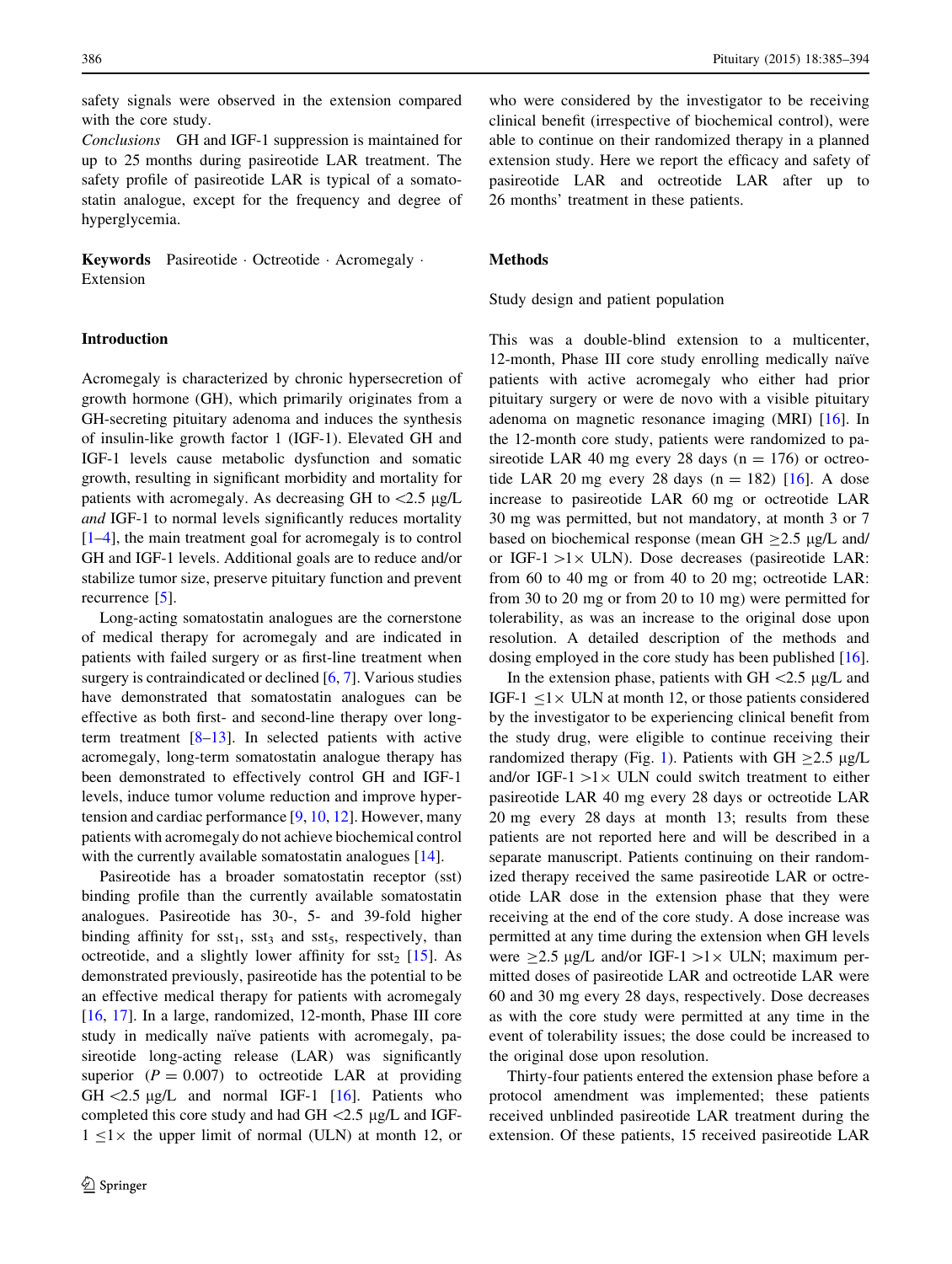<span id="page-2-0"></span>

Fig. 1 Study design

and 19 received octreotide LAR during the core study. Prior to the protocol amendment, patients randomized to octreotide LAR who achieved GH  $\langle 2.5 \text{ µg/L} \rangle$  and IGF- $1 \leq 1 \times$  ULN at month 12 could not continue receiving octreotide LAR during the extension phase; these patients were considered to have completed the study and were discontinued. Additionally, patients randomized to pasireotide LAR did not have the option to switch to octreotide LAR at month 13 if GH was  $\geq$  2.5 µg/L and/or IGF- $1 > 1 \times$  ULN. Following the protocol amendment, patients in both treatment arms who had  $GH < 2.5 \mu g/L$  and IGF- $1 \leq 1 \times$  ULN or were considered by the investigator to be achieving drug-related clinical benefit at month 12 could continue on their randomized therapy, and patients in both treatment arms could switch therapies at month 13. Patients who entered the extension phase after the protocol amendment was implemented received treatment in a double-blind manner up to month 26. Nineteen patients in the pasireotide LAR arm and 13 patients in the octreotide LAR arm completed the core study prior to the protocol amendment but did not enter the extension phase. Based on manual review of the response status for these patients at month 12, it is estimated that four patients in the octreotide LAR arm would have potentially been eligible to continue receiving octreotide LAR during the extension phase had they reached the end of the core study after the protocol amendment was implemented; 14 patients in the pasireotide LAR arm would have potentially been eligible to cross over to octreotide LAR treatment during the extension phase.

The study was conducted in accordance with the Declaration of Helsinki, and an independent ethics committee or institutional review board for each study site approved the study protocol. All patients provided written informed consent to participate in the trial. The ClinicalTrials.gov identifier is NCT00600886.

## Endpoints and assessments

The key efficacy endpoint assessed was the proportion of patients who achieved biochemical control, defined as  $GH \leq 2.5$  µg/L (mean GH concentration of a five-point profile within a 2-hour time period) and normal IGF-1 (according to age and sex), at the end of the blinded extension phase. Additional efficacy endpoints were the proportion of patients achieving GH $\langle 2.5 \text{ µg/L} \text{ and IGF-}$  $1 \leq l \times ULN$  (i.e. including patients who had IGF-1 levels below the lower limit of normal [LLN]), the proportion achieving GH $\langle 2.5 \mu g/L \rangle$ , the proportion achieving normal IGF-1, and overall changes in GH and IGF-1 levels. All GH and IGF-1 samples were measured using validated chemiluminescent immunometric assays [Immulite 2000/1000; Diagnostic Products Corp (Siemens), Los Angeles, CA; GH International Reference Preparation (IRP) WHO NIBSC 2nd IS 98/574; IGF-1 IRP WHO NIBSC 1st IRR 87/518]. The lower limit of detection for GH was 0.1 µg/L, with intra- and inter-assay coefficients of variation  $\leq 6.6$  %. For IGF-1, the lower limit of detection was 20  $\mu$ g/L, with intra- and inter-assay coefficients of variation  $\leq 6.7$  %. IGF-1 values were compared with ageand sex-standardized normal values. All samples except for those from China were analyzed using the Immulite<sup> $\circ$ </sup> 2000 assay by Quest Diagnostics Nichols Institute Laboratory, San Juan Capistrano, California, USA between March 2008 and March 2010, then by Quest Diagnostics Clinical Trials Laboratory, Valencia, California, USA from March 2010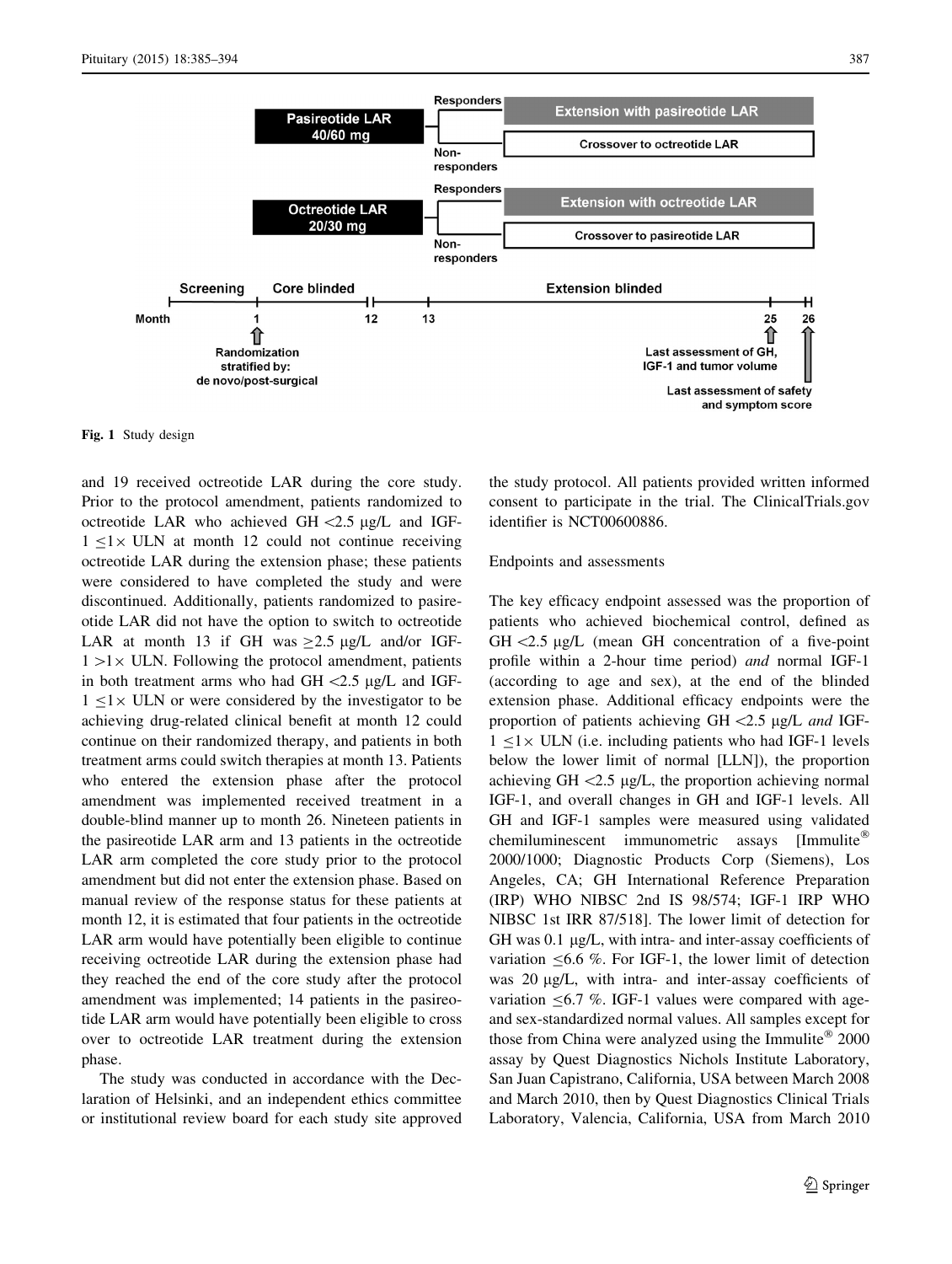onwards. Samples from China were analyzed using the Immulite<sup>®</sup> 1000 assay by Kingmed Diagnostics, Guangzhou, China. Subsequent to receiving a notification from Siemens regarding the Immulite<sup>®</sup> IGF-1 assay, Ouest Diagnostics reviewed all quality control data collected from the three laboratories and verified that all IGF-1 data are valid.

Tumor volume was evaluated every 6 months by gadolinium-enhanced pituitary MRI performed by a central reader blinded to treatment. A pituitary tumor volume change of  $\geq$ 20 % from screening was considered significant. Tumor volume was calculated by hand-drawing around the tumor circumference in coronal cross-sections, multiplying the area by slice thickness, and summing the resulting volumes across all slices containing tumor. As the last assessment of GH, IGF-1 and tumor volume prior to the end of the planned blinded extension phase was performed at month 25, these data are reported up to month 25. Changes in five signs and symptoms of acromegaly (headache, fatigue, perspiration, paresthesia and osteoarthralgia) were evaluated monthly and scored from 0 (no symptom) to 4 (very severe); data are presented up to month 26. See the Supplementary Appendix for further details.

Safety was assessed based on the monitoring and recording of all adverse events (AEs), evaluated according to the National Cancer Institute Common Terminology Criteria for AEs version 3.0 [[18\]](#page-9-0), as well as regular monitoring of hematology, blood chemistry and urinalysis parameters, performance of physical examinations and electrocardiograms, and body weight measurements. Blood samples for laboratory tests, including blood glucose measurements, were drawn at each visit under fasted conditions before the morning dose of study drug. Safety data are presented for all patients in the core study (i.e. up to month 12) and all patients who continued on their randomized therapy in the extension phase (i.e. months 12–26). Extension-phase data from patients who switched treatments at the end of the core study are not included and will be published separately.

## Statistical analyses

This analysis focuses on data from patients who continued on their randomized therapy in the extension phase. If  $\leq$ 3 GH samples were taken for the assessment of mean GH (based on a five-point 2-hour profile), the value was considered to be missing at the corresponding visit. If GH and IGF-1 assessments were taken  $>35$  days after the pasireotide LAR or octreotide LAR injection, these values were also considered to be missing at the corresponding visit. The calculation of the proportion of patients who achieved  $GH < 2.5$  µg/L *and* normal IGF-1 during the extension phase was performed without the imputation of missing values. Patients who discontinued treatment were considered to be non-responders at later time points. If one of the two biochemical values (mean GH or IGF-1) was missing, and if the available value did not meet the response criteria for the given parameter, the patient was considered to be a non-responder at that visit; if the available value met the response criteria set for the given biochemical parameter, the patient's response status was considered missing. Descriptive statistics for quantitative variables (i.e. GH, IGF-1, tumor volume, signs and symptoms scores) were based on available measurements. No formal statistical analyses were planned to compare the pasireotide LAR and octreotide LAR treatment arms during the extension phase. In addition, the extension phase was not powered to determine a difference in efficacy or safety outcomes between the two treatment arms. For the purposes of this analysis, changes in patient diabetic status were calculated according to current American Diabetes Association (ADA) criteria for normal glucose tolerance [glycated hemoglobin (HbA<sub>1c</sub>) < 5.7 %], pre-diabetes (HbA<sub>1c</sub>  $\geq$  5.7 to  $\leq 6.5 \%$ ) and diabetes (HbA<sub>1c</sub>  $\geq 6.5 \%$ ).

## Results

## Patient population

In total, 141/176 (80.1 %) and 156/182 (85.7 %) patients in the pasireotide LAR and octreotide LAR arms, respectively, completed the 12-month core study. Of those patients who completed the core study, 74 pasireotide LAR patients and 46 octreotide LAR patients continued on their randomized therapy in the extension phase (Table [1](#page-4-0); Fig. [2](#page-4-0)). The mean duration of exposure to study treatment was 527 days (1.4 years) in the pasireotide LAR arm and 415 days (1.1 years) in the octreotide LAR arm.

Effect of treatment on GH and IGF-1 levels

Of the patients who continued receiving their randomized treatment in the extension phase,  $53/74$  (71.6 %) in the pasireotide LAR arm and 26/46 (56.5 %) in the octreotide LAR arm had GH <2.5 µg/L and IGF-1  $\leq$ 1× ULN at entry into the extension phase. The remainder were judged by the investigator to have been receiving clinical benefit from treatment. Of these patients, seven in the pasireotide LAR arm and 11 in the octreotide LAR arm were partial responders (defined as GH  $\leq$  µg/L *and* IGF-1  $\leq$ 1.3 $\times$  ULN, but not biochemical control), while 13 and eight patients, respectively, were non-responders (defined as neither a responder nor a partial responder), at entry into the extension phase. This information was missing from one patient in each group.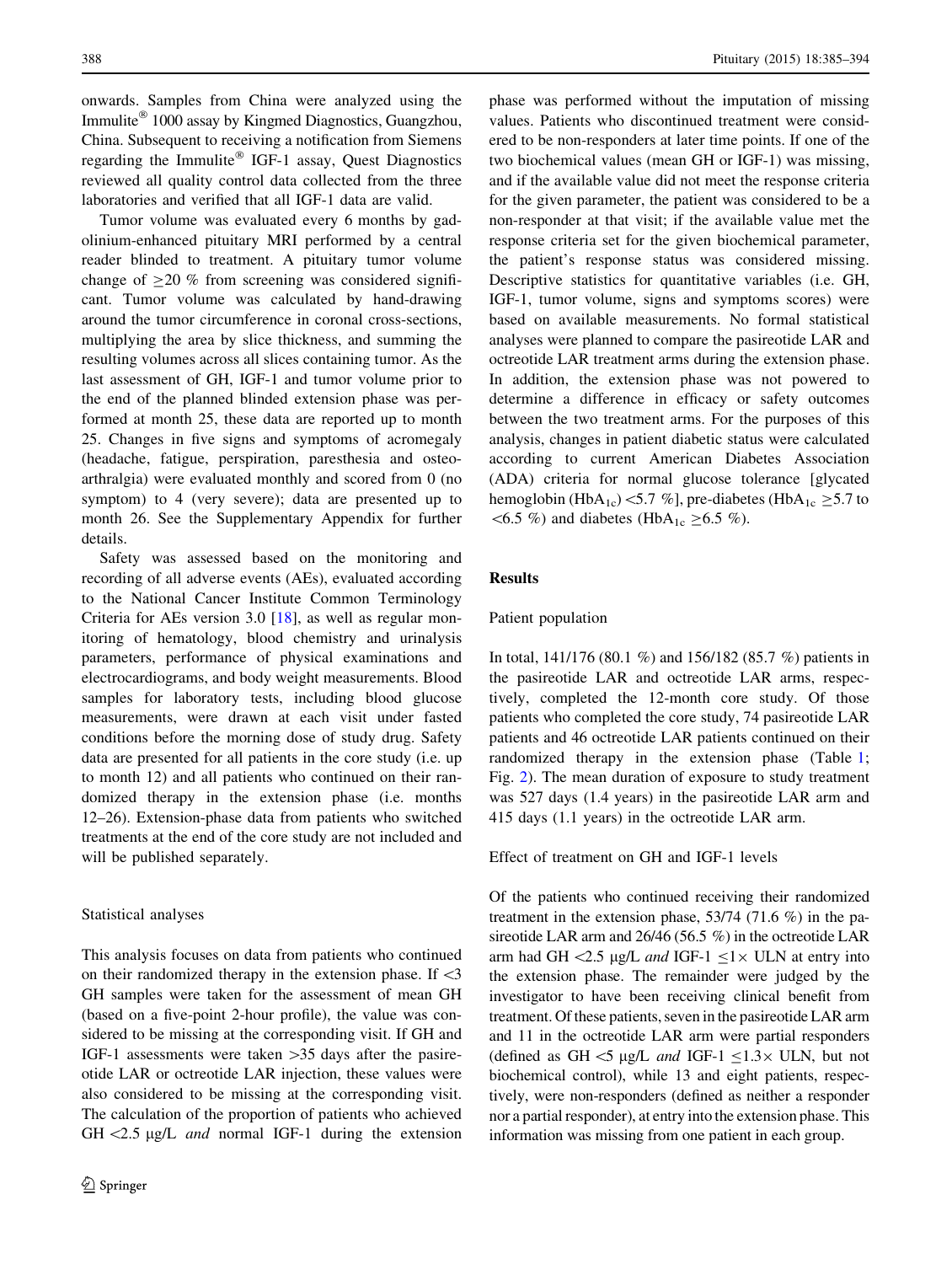<span id="page-4-0"></span>Table 1 Patient demographics and characteristics at core baseline for patients who continued on their randomized therapy in the extension phase

| Demographic variable          | Pasireotide LAR<br>$(n = 74)$ | Octreotide LAR<br>$(n = 46)$ |
|-------------------------------|-------------------------------|------------------------------|
| Age, years                    | $n = 74$                      | $n = 46$                     |
| Median (range)                | $46.5(22 - 71)$               | $45.0(24 - 70)$              |
| Sex, $n$ (%)                  |                               |                              |
| Female                        | 38 (51.4)                     | 26 (56.5)                    |
| Male                          | 36 (48.6)                     | 20 (43.5)                    |
| Race, $n$ (%)                 |                               |                              |
| Caucasian                     | 41 (55.4)                     | 28 (60.9)                    |
| <b>Black</b>                  | $\Omega$                      | 1(2.2)                       |
| Asian                         | 21 (28.4)                     | 9(19.6)                      |
| Native American               | 3(4.1)                        | $\Omega$                     |
| Other                         | 9(12.2)                       | 8 (17.4)                     |
| Previous surgery, $n$ (%)     | 37(50.0)                      | 20(43.5)                     |
| GH level, µg/L                | $n = 70$                      | $n = 45$                     |
| Mean $(SD)$                   | 14.4 (21.4)                   | 11.3(12.7)                   |
| Median (range)                | $6.9(0.8-114.6)$              | $6.5(1.4-64.1)$              |
| IGF-1 level, $\times$ ULN     | $n = 74$                      | $n = 46$                     |
| Mean $(SD)$                   | 2.6(1.2)                      | 2.5(1.1)                     |
| Median (range)                | $2.4(0.9-5.9)$                | $2.4(0.9-6.5)$               |
| Tumor volume, mm <sup>3</sup> | $n = 7l$                      | $n = 43$                     |
| Mean $(SD)$                   | 1,981 (4,515)                 | 2,429 (4,936)                |
| Median (range)                | $646(0-35,095)$               | 772 (53-25,473)              |



Fig. 2 Flowchart showing the number of patients who were randomized, completed the 12-month core study and entered the extension phase

At month 25, 36/74 (48.6 %) pasireotide LAR and 21/46 (45.7 %) octreotide LAR patients had biochemical control (GH  $<$ 2.5 µg/L and normal IGF-1), while 45/74 (60.8 %) and 24/46 (52.2 %) had mean GH  $\lt 2.5$  ug/L and IGF- $1 \leq 1 \times$  ULN (Table [2\)](#page-5-0). The proportion of patients with a reduction in mean GH to  $\langle 2.5 \text{ µg/L} \rangle$  at the end of the extension phase was 70.3 % (n =  $52/74$ ) for the pasireotide LAR and 80.4 % ( $n = 37/46$ ) for the octreotide LAR arms (Table [2](#page-5-0)). Overall, 51.4 % (38/74) and 47.8 % (22/ 46) of patients in the pasireotide LAR and octreotide LAR arms, respectively, had normal IGF-1 at the end of the extension (Table [2\)](#page-5-0). Median GH levels were  $\langle 2.5 \mu g/L \rangle$  by month 3 in the pasireotide LAR arm and by month 6 in the octreotide LAR arm and remained below this threshold up to month 25. Median IGF-1 levels were within the normal range by month 6 in the pasireotide LAR arm and month 16 in the octreotide LAR arm and remained so at month 25 (Fig. [3\)](#page-5-0).

## Tumor response

The mean decrease from core baseline to the end of the blinded extension phase was  $600 \pm 735$  mm<sup>3</sup> (51.8 %) decrease) and  $1,120 \pm 2,541 \text{ mm}^3$  (55.0 % decrease) in the pasireotide LAR and octreotide LAR arms, respectively. The proportion of patients who achieved a significant reduction in tumor volume of  $>20$  % at the end of the blinded extension phase was similar in both treatment groups (74.7 % for pasireotide LAR and 71.6 % for octreotide LAR); the median time to significant tumor volume reduction was 25.0 weeks for pasireotide LAR and 24.3 weeks for octreotide LAR.

Effect on signs and symptoms of acromegaly

The five assessed symptoms of acromegaly improved from core baseline in both treatment groups. By month 26, decreases in mean symptom scores from core baseline were seen in the pasireotide LAR and octreotide LAR arms for headache  $(0.0 \pm 0.9 \text{ and } 0.2 \pm 0.9)$ , fatigue  $(0.4 \pm 1.4 \text{)}$ and  $0.4 \pm 1.4$ ), perspiration  $(0.0 \pm 0.7 \text{ and } 1.0 \pm 1.2)$ , osteoarthralgia (0.3  $\pm$  1.2 and 0.2  $\pm$  1.3), and paresthesia  $(0.2 \pm 0.6$  and  $0.3 \pm 0.8)$ .

Safety and tolerability during core and extension

Overall, 23/74 (31.1 %) and 10/46 (21.7 %) patients in the pasireotide LAR and octreotide LAR arms who continued receiving their randomized treatment in the extension phase discontinued treatment between months 12 and 26. Of these, 11/23 (47.8 %) patients in the pasireotide LAR arm and 3/10 (30.0 %) patients in the octreotide LAR arm had GH $\leq$ 2.5 µg/L and IGF-1  $\leq$ 1 $\times$  ULN at last assessment. The most common reason for discontinuation during the blinded extension phase was consent withdrawal (12.2 and 4.3 % in the pasireotide LAR and octreotide LAR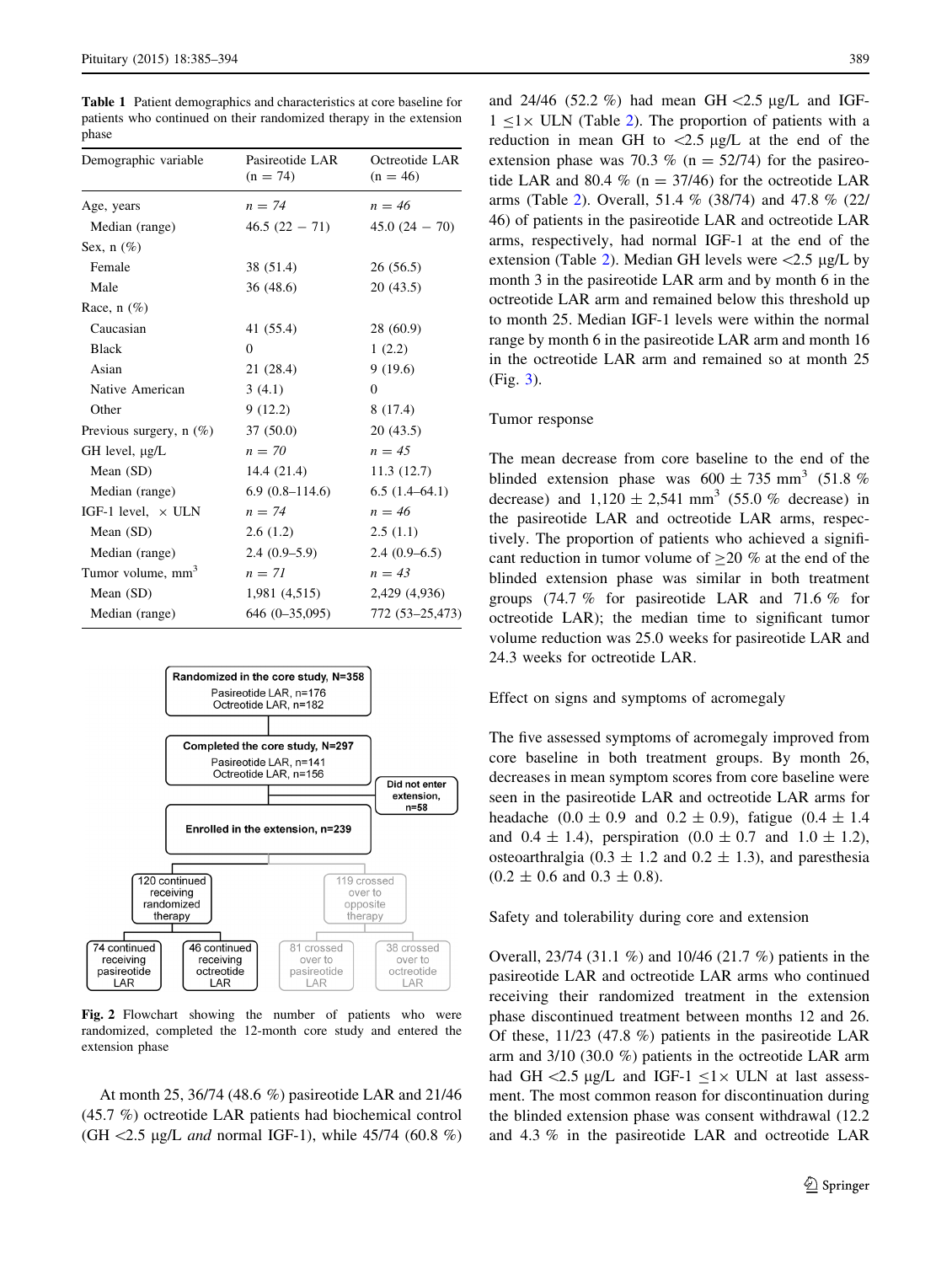<span id="page-5-0"></span>Table 2 Biochemical response rates

| Pasireotide LAR $(n = 74)$ |            | Octreotide LAR $(n = 46)$ |            |
|----------------------------|------------|---------------------------|------------|
| $n/N$ (%)                  | 95 % CI    | $n/N$ (%)                 | 95 % CI    |
|                            |            |                           |            |
| 46/74 (62.2)               | 50.1, 73.2 | 24/46 (52.2)              | 36.9, 67.1 |
| 34/74 (45.9)               | 34.3, 57.9 | 21/46 (45.7)              | 30.9, 61.0 |
| 36/74 (48.6)               | 36.9, 60.6 | 21/46 (45.7)              | 30.9, 61.0 |
|                            |            |                           |            |
| 53/74 (71.6)               | 59.9, 81.5 | 26/46 (56.5)              | 41.1, 71.1 |
| 44/74 (59.5)               | 47.4, 70.7 | 23/46 (50.0)              | 34.9, 65.1 |
| 45/74 (60.8)               | 48.8, 72.0 | 24/46 (52.2)              | 36.9, 67.1 |
|                            |            |                           |            |
| 58/74 (78.4)               | 67.3, 87.1 | 37/46 (80.4)              | 66.1, 90.6 |
| 54/74 (73.0)               | 61.4, 82.6 | 33/46 (71.7)              | 56.5, 84.0 |
| 52/74 (70.3)               | 58.5, 80.3 | 37/46 (80.4)              | 66.1, 90.6 |
|                            |            |                           |            |
| 55/74 (74.3)               | 62.8, 83.8 | 26/46 (56.5)              | 41.1, 71.1 |
| 37/74 (50.0)               | 38.1, 61.9 | 24/46 (52.2)              | 36.9, 67.1 |
| 38/74 (51.4)               | 39.4, 63.1 | 22/46 (47.8)              | 32.9, 63.1 |
|                            |            |                           |            |

Patients who discontinued treatment during the extension phase were considered to be non-responders at subsequent time points



Fig. 3 Median a GH and b IGF-1 levels during treatment. The total numbers of patients with evaluable measurements for GH and IGF-1 are shown beneath each graph. Oct octreotide LAR; Pas pasireotide LAR

arms, respectively); review of these cases revealed that the majority of patients who withdrew consent did so because they elected to undergo pituitary surgery. During the blinded extension phase, two (2.7 %) patients in the pasireotide LAR arm and one (2.2 %) patient in the octreotide LAR arm discontinued because of AEs; one of these patients, who was receiving pasireotide LAR, discontinued because of a serious AE. Two deaths occurred during the extension phase (major depression leading to suicide in a pasireotide LAR patient, sepsis in an octreotide LAR patient). Neither of the deaths were considered by the investigator to be related to study drug.

Most patients experienced at least one AE with a suspected relationship to study drug during the 26-month study period (86.5 and 77.2 % in the pasireotide LAR and octreotide LAR arms, respectively); most were mild to moderate in nature. The most common AEs were diarrhea and cholelithiasis (Table [3](#page-6-0)). Overall, 112 patients (62.9 %) in the pasireotide LAR arm experienced a hyperglycemiarelated AE (all terms relating to elevations in blood glucose, e.g. hyperglycemia, diabetes mellitus, etc.), compared with 45 patients (25.0 %) in the octreotide LAR arm. In total, 32 (18.0 %) and 27 (15.0 %) patients experienced at least one serious AE in the pasireotide LAR and octreotide LAR arms, respectively; 11  $(6.2 \%)$  and 11  $(6.1 \%)$ patients experienced at least one serious drug-related AE.

Mean glucose and  $HbA_{1c}$  increased in the first 3 months after initiation of pasireotide therapy and remained stable to 26 months (Fig. [4](#page-6-0)). For octreotide, a smaller and more gradual increase in mean glucose and  $HbA_{1c}$  was observed, which peaked at months 9–12 and remained relatively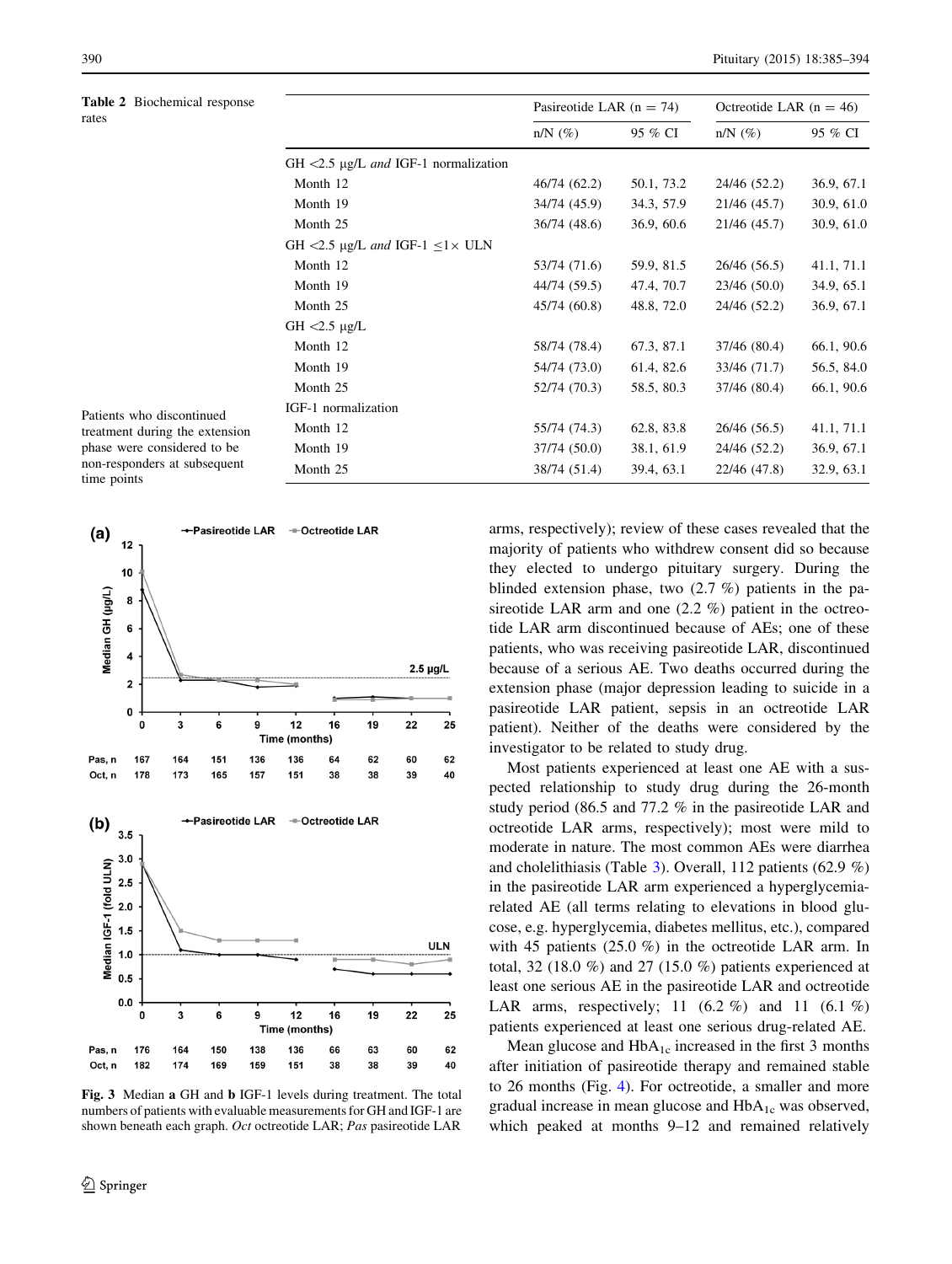|                                           | Pasireotide LAR<br>$(N = 178^a)$ |                         | Octreotide LAR<br>$(N = 180^a)$ |                         |
|-------------------------------------------|----------------------------------|-------------------------|---------------------------------|-------------------------|
|                                           | A11<br>grades<br>$n(\%)$         | Grade<br>3/4<br>$n(\%)$ | A11<br>grades<br>$n(\%)$        | Grade<br>3/4<br>$n(\%)$ |
| Diarrhea                                  | 71 (39.9)                        | 1(0.6)                  | 81 (45.0)                       | 5(2.8)                  |
| Hyperglycemia                             | 55 (30.9)                        | 6(3.4)                  | 18(10.0)                        | 1(0.6)                  |
| Cholelithiasis                            | 54 (30.3)                        | 2(1.1)                  | 71 (39.4)                       | 3(1.7)                  |
| Headache                                  | 40(22.5)                         | 2(1.1)                  | 49 (27.2)                       | 5(2.8)                  |
| Diabetes mellitus                         | 38 (21.3)                        | 9(5.1)                  | 8(4.4)                          | $\overline{0}$          |
| Alopecia                                  | 34(19.1)                         | $\mathbf{0}$            | 36(20.0)                        | $\mathbf{0}$            |
| Abdominal pain                            | 33(18.5)                         | 1(0.6)                  | 44 (24.4)                       | $\mathbf{0}$            |
| Nasopharyngitis                           | 31(17.4)                         | $\Omega$                | 29(16.1)                        | $\mathbf{0}$            |
| Nausea                                    | 27(15.2)                         | 1(0.6)                  | 41 (22.8)                       | $\mathbf{0}$            |
| Increased blood creatine<br>phosphokinase | 25(14.0)                         | 6(3.4)                  | 24(13.3)                        | 4(2.2)                  |
| Arthralgia                                | 21 (11.8)                        | 1(0.6)                  | 25(13.9)                        | 1(0.6)                  |
| Back pain                                 | 21(11.8)                         | $\mathbf{0}$            | 22(12.2)                        | 2(1.1)                  |
| Abdominal distension                      | 21(11.8)                         | 1(0.6)                  | 22(12.2)                        | 1(0.6)                  |
| <b>Dizziness</b>                          | 21(11.8)                         | $\mathbf{0}$            | 20(11.1)                        | $\boldsymbol{0}$        |
| Fatigue                                   | 19(10.7)                         | 1(0.6)                  | 21(11.7)                        | $\overline{0}$          |
| Hypertension                              | 18(10.1)                         | 2(1.1)                  | 16(8.9)                         | 4(2.2)                  |
| Constipation                              | 10(5.6)                          | $\overline{0}$          | 19 (10.6)                       | $\overline{0}$          |

<span id="page-6-0"></span>**Table 3** Most common AEs  $(>10 \%$  in either treatment arm) reported during the 26-month study period, regardless of relationship to study drug

AEs are presented in overall descending order for the pasireotide LAR arm, starting with the most frequent

<sup>a</sup> Two patients randomized to the octreotide LAR treatment arm received pasireotide LAR in error. These two patients are included in the pasireotide LAR treatment arm for the purposes of the safety analysis



Fig. 4 Mean  $HbA_{1c}$  over time from core baseline up to month 25

stable up to month 26. Of the 119 patients in the pasireotide LAR arm with normal fasting glucose  $(<100$  mg/dL) at core baseline, 83 (69.7 %) experienced worsening of fasting glucose levels at last available assessment during the core or extension; 23/51 (45.1 %) patients who had core baseline levels of 100 to <126 mg/dL had levels  $\geq$ 126 mg/ dL at the last available assessment (Table [4\)](#page-7-0). In the octreotide LAR arm, 43/109 (39.4 %) patients with normal baseline fasting glucose levels and 7/54 (13.0 %) patients with baseline levels of 100 to  $\langle 126 \text{ mg/dL} \rangle$  had worse levels at the last available assessment.

At baseline, 41.6 % (74/178) of patients in the pasireotide LAR arm had normal  $HbA_{1c}$  levels; 52.7 % (39/74) and 23.0 % (17/74) of these patients had last available  $HbA_{1c}$  levels in the pre-diabetic and diabetic ranges, respectively (Table [5](#page-7-0)). Overall, 58.4 % (104/178) of patients in the pasireotide LAR arm had a last available  $HbA_{1c}$  level indicating a worse diabetic status than at core baseline. Sixty-six patients in the octreotide LAR arm had normal  $HbA_{1c}$  levels at baseline. Of these patients, 32 (48.5 %) and two (3.0 %) had last available  $HbA_{1c}$  levels in the pre-diabetic and diabetic ranges, respectively. Overall, 28.3 % (51/180) of patients in the octreotide LAR arm had a last available  $HbA_{1c}$  level indicating a worse diabetic status than at core baseline.

In total, 85 (47.8 %) pasireotide LAR patients and 48 (26.7 %) octreotide LAR patients received concomitant anti-diabetic medication during the 26-month study period; metformin was most commonly used. Of the patients who were not receiving anti-diabetic medication at core baseline, at least one anti-diabetic medication was initiated in 40.4 % (63/156) of patients in the pasireotide LAR arm and 5.7 % (8/140) of patients in the octreotide LAR arm.

## Discussion

This report from the extension phase of a large Phase III study is the first long-term analysis of pasireotide LAR in medically naïve patients (42  $%$  post-surgical and 58  $%$  de novo at core baseline) with acromegaly. It demonstrates that GH and IGF-1 suppression is maintained in patients who continue receiving pasireotide LAR and octreotide LAR for up to 25 months and that long-term treatment is generally well tolerated. Importantly, median GH levels were  $\langle 2.5 \mu g/L \rangle$  and IGF-1 levels were maintained below the ULN for up to 25 months in both treatment arms. In addition to effects on GH and IGF-1, both pasireotide LAR and octreotide LAR provided overall clinical benefit by effectively improving the signs and symptoms of acromegaly and reducing tumor volume. These results are in line with those of previous long-term studies of somatostatin analogues in acromegaly  $[8-13]$ ; however, few have evaluated a combined clinical endpoint of both  $GH < 2.5$  µg/L and normalization of IGF-1.

Patients were eligible to enter the extension study if they had achieved biochemical control in the 12-month core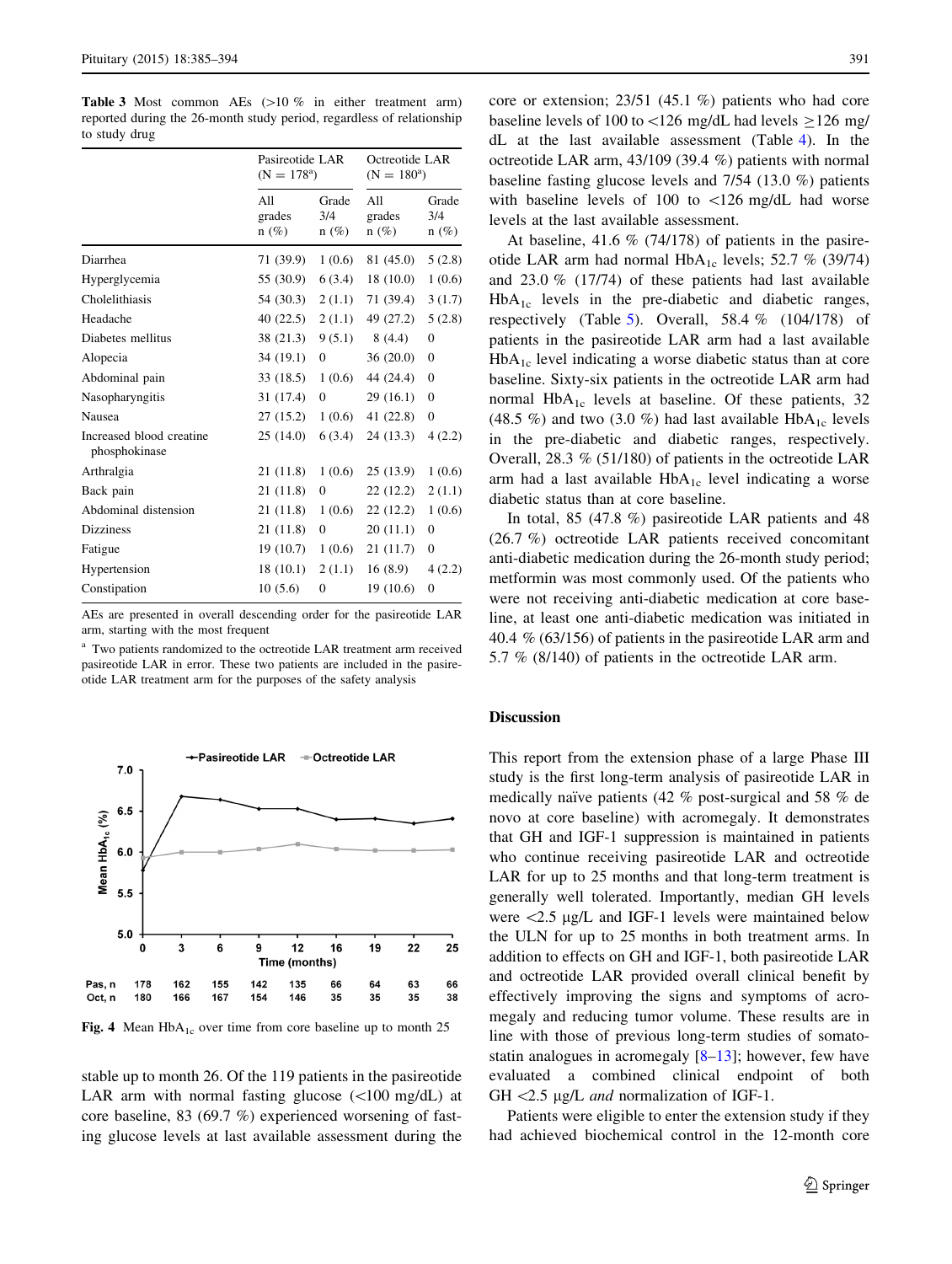|                             | <b>Extension</b> baseline | Last reported value      |                                 |                             |                    |
|-----------------------------|---------------------------|--------------------------|---------------------------------|-----------------------------|--------------------|
|                             | $n(\%)$                   | $<$ 100 mg/dL<br>$n(\%)$ | 100 to $<$ 126 mg/dL<br>$n(\%)$ | $\geq$ 126 mg/dL<br>$n(\%)$ | Missing<br>$n(\%)$ |
| Pasireotide LAR $(N = 178)$ |                           |                          |                                 |                             |                    |
| $<$ 100 mg/dL               | 119(66.9)                 | 35(19.7)                 | 60(33.7)                        | 23(12.9)                    | 1(0.6)             |
| 100 to $\langle$ 126 mg/dL  | 51 (28.7)                 | 10(5.6)                  | 18(10.1)                        | 23(12.9)                    | $\Omega$           |
| $\geq$ 126 mg/dL            | 7(3.9)                    | $\overline{0}$           | 3(1.7)                          | 4(2.2)                      | $\overline{0}$     |
| Missing                     | 1(0.6)                    | 1(0.6)                   | $\theta$                        | $\Omega$                    | $\overline{0}$     |
| Total                       | 178 (100.0)               | 46(25.8)                 | 81 (45.5)                       | 50(28.1)                    | 1(0.6)             |
| Octreotide LAR $(N = 180)$  |                           |                          |                                 |                             |                    |
| $<$ 100 mg/dL               | 109(60.6)                 | 66 (36.7)                | 40(22.2)                        | 3(1.7)                      | $\mathbf{0}$       |
| 100 to $\langle$ 126 mg/dL  | 54 (30.0)                 | 17(9.4)                  | 30(16.7)                        | 7(3.9)                      | $\overline{0}$     |
| $\geq$ 126 mg/dL            | 17(9.4)                   | 2(1.1)                   | 7(3.9)                          | 8(4.4)                      | $\overline{0}$     |
| Missing                     | $\boldsymbol{0}$          | $\overline{0}$           | $\theta$                        | $\overline{0}$              | $\overline{0}$     |
| Total                       | 180 (100)                 | 85 (47.2)                | 77 (42.8)                       | 18(10.0)                    | $\overline{0}$     |

<span id="page-7-0"></span>Table 4 Overall shift in glucose from core baseline to last available value up to month 26

Shaded boxes represent the patients with a shift in glucose level (mg/dL) that indicates a worse diabetic status at the last reported value compared with core baseline

Table 5 Overall shift in  $HbA_{1c}$  from core baseline to last available value up to month 26

|                             | <b>Extension baseline</b> | Last reported value   |                            |                           |                   |                     |
|-----------------------------|---------------------------|-----------------------|----------------------------|---------------------------|-------------------|---------------------|
|                             | $n (\%)$                  | $< 5.7 \%$<br>$n(\%)$ | 5.7 to <6.5 $%$<br>$n(\%)$ | 6.5 to $< 8\%$<br>$n(\%)$ | $>8\%$<br>$n(\%)$ | Missing<br>$n (\%)$ |
| Pasireotide LAR $(N = 178)$ |                           |                       |                            |                           |                   |                     |
| $5.7\%$                     | 74 (41.6)                 | 17(9.6)               | 39(21.9)                   | 13(7.3)                   | 4(2.2)            | 1(0.6)              |
| 5.7 to $<6.5\%$             | 87 (48.9)                 | 4(2.2)                | 35(19.7)                   | 42(23.6)                  | 6(3.4)            | $\overline{0}$      |
| 6.5 to $< 8$ %              | 17(9.6)                   | 1(0.6)                | 2(1.1)                     | 9(5.1)                    | 5(2.8)            | $\overline{0}$      |
| $\geq$ 8 %                  | $\mathbf{0}$              | $\theta$              | $\mathbf{0}$               | $\mathbf{0}$              | $\overline{0}$    | $\mathbf{0}$        |
| Missing                     | $\mathbf{0}$              | $\Omega$              | $\overline{0}$             | $\Omega$                  | $\Omega$          | $\mathbf{0}$        |
| Total                       | 178 (100.0)               | 22(12.4)              | 76(42.7)                   | 64 (36.0)                 | 15(8.4)           | 1(0.6)              |
| Octreotide LAR $(N = 180)$  |                           |                       |                            |                           |                   |                     |
| $5.7\%$                     | 66 (36.7)                 | 31(17.2)              | 32(17.8)                   | 2(1.1)                    | $\overline{0}$    | 1(0.6)              |
| 5.7 to $<6.5\%$             | 82 (45.6)                 | 7(3.9)                | 57 (31.7)                  | 15(8.3)                   | 2(1.1)            | 1(0.6)              |
| 6.5 to $< 8$ %              | 30(16.7)                  | 1(0.6)                | 13(7.2)                    | 12(6.7)                   | 3(1.7)            | 1(0.6)              |
| $\geq$ 8 %                  | 2(1.1)                    | $\theta$              | $\boldsymbol{0}$           | 1(0.6)                    | 1(0.6)            | $\mathbf{0}$        |
| Missing                     | $\mathbf{0}$              | $\theta$              | $\boldsymbol{0}$           | $\theta$                  | $\Omega$          | $\theta$            |
| Total                       | 180 (100)                 | 39(21.7)              | 102(56.7)                  | 30(16.7)                  | 6(3.3)            | 3(1.7)              |

Shaded boxes represent the patients with a shift in HbA<sub>1c</sub> level (%) that indicates a worse diabetic status at the last reported value compared with core baseline

study, or if the investigator judged that they were receiving clinical benefit from treatment (irrespective of biochemical control). Fewer patients in the octreotide LAR arm were eligible to continue on their randomized therapy in the extension phase compared with the pasireotide LAR arm (25.3 versus 42.0 % of patients, respectively). This is in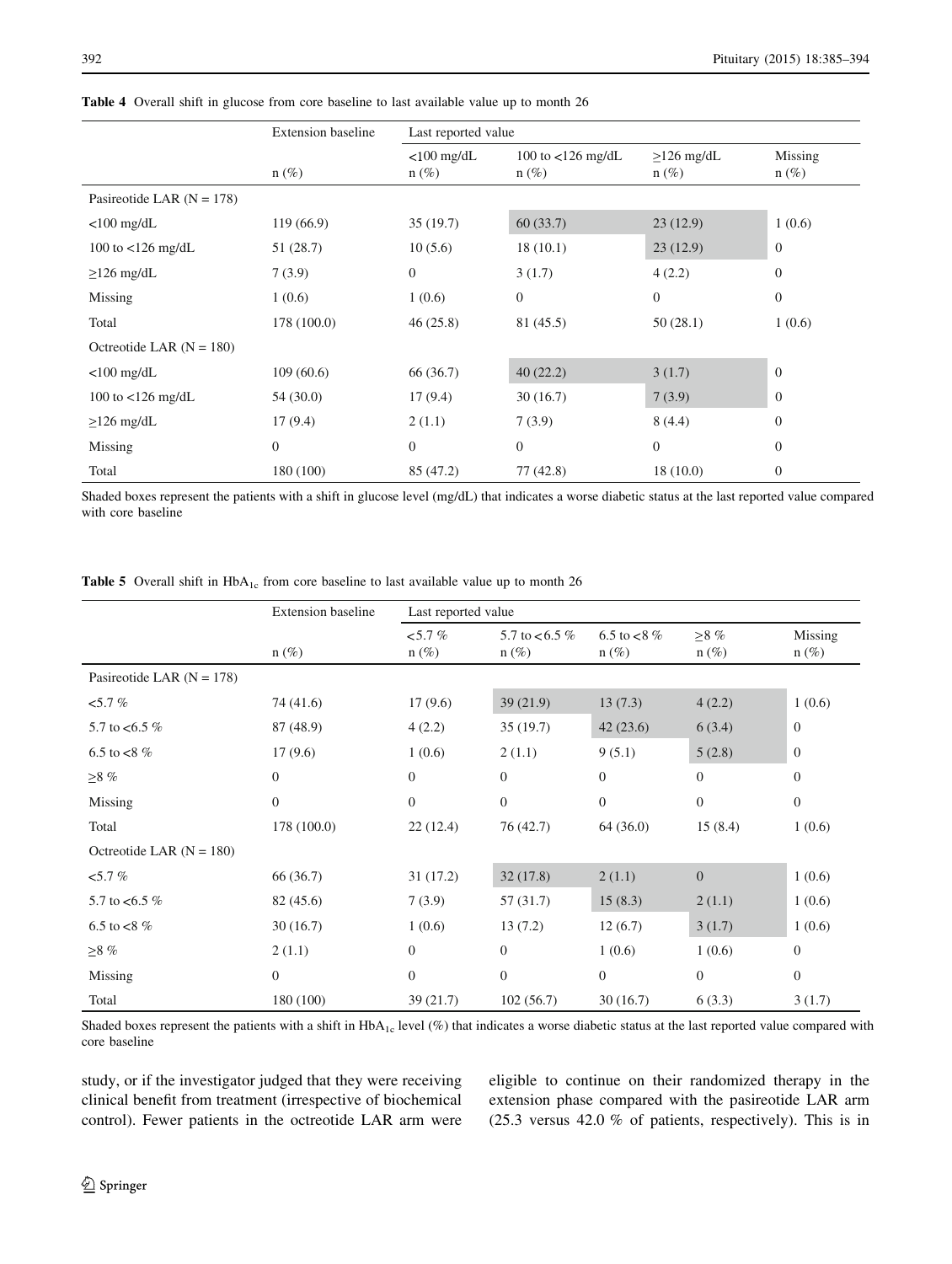<span id="page-8-0"></span>line with the core study data showing that pasireotide LAR was significantly superior to octreotide LAR at providing GH  $\langle 2.5 \mu g/L \quad and \quad normal \quad IGF-1 \quad [16]$  $\langle 2.5 \mu g/L \quad and \quad normal \quad IGF-1 \quad [16]$ , even after accounting for the fact that four patients could not continue receiving octreotide LAR in the extension phase as they entered the study before the protocol amendment was implemented. As the extension phase was not designed or powered to compare pasireotide LAR with octreotide LAR, no conclusions can be drawn regarding the relative efficacy of these somatostatin analogues over the 25-month treatment period. In addition, because all patients entering the extension were benefiting from their randomized treatment, no difference between the treatment arms would be expected.

At the beginning of the extension phase, 71.6 % of patients in the pasireotide LAR arm and 56.5 % in the octreotide LAR arm had  $GH < 2.5 \mu g/L$  and IGF- $1 \leq 1 \times$  ULN. After 25 months of treatment, the proportions were 60.8 and 52.2 %, respectively. The most common reason for discontinuation in both treatment arms during the blinded extension phase was consent withdrawal; the majority of these patients elected to undergo pituitary surgery.

During the blinded extension phase, the safety profile of pasireotide LAR was similar to that of octreotide LAR, except for the frequency and degree of hyperglycemia. The safety profiles of pasireotide LAR and octreotide LAR during the blinded extension phase were similar to those seen in the 12-month core study. However, although  $HbA_{1c}$ and glucose levels initially increased in the first 3 months of pasireotide treatment, they then remained stable to 26 months. The administration of anti-diabetic medication, most commonly metformin, may have contributed to the lack of further deterioration in glucose homeostasis with pasireotide LAR; almost half of patients receiving pasireotide LAR received an anti-diabetic agent during the 26-month study, while  $\geq 1$  agent was initiated in 40.4 % of patients who were not receiving medication at baseline. As changes in the dose of concomitant medications were not recorded during the 26 months of treatment, further studies are necessary to determine the effects of anti-diabetic therapies on the stabilization of  $HbA_{1c}$  and glucose levels during pasireotide treatment. As  $sst<sub>5</sub>$  receptors are expressed on tissues such as pancreatic islet cells [[19\]](#page-9-0), the higher levels of hyperglycemia observed with pasireotide may be a result of its higher binding affinity for  $sst<sub>5</sub>$  compared with other somatostatin analogues. A recent study in healthy volunteers has shown that although pasireotide inhibits insulin secretion and incretin response, with modest suppression of glucagon, it does not affect insulin sensitivity [\[20](#page-9-0)]. After initiation of pasireotide, all patients should be closely monitored for changes in glucose homeostasis; in the event of hyperglycemia, prompt intervention is

warranted. Importantly, no new safety signals were identified in the extension phase that would caution against long-term use of pasireotide LAR.

In conclusion, pasireotide LAR and octreotide LAR provide long-term inhibition of GH and IGF-1 in patients with acromegaly. Therefore, pasireotide LAR is a viable new treatment option for patients with acromegaly.

Acknowledgments We thank all the investigators who contributed to the study, as well as the study nurses and coordinators and the patients who participated in the study. This study was funded by Novartis Pharma AG. Financial support for medical editorial assistance was provided by Novartis Pharmaceuticals Corporation. We thank Andrew Jones, PhD for medical editorial assistance with this manuscript.

Ethical standards The study was conducted in accordance with the Declaration of Helsinki and complies with the current laws of the countries in which it was performed. An independent ethics committee or institutional review board for each study site approved the study protocol. All patients provided written informed consent to participate in the trial.

Conflict of interest MS has received speaker fees from Novartis. MDB has received consulting fees, speaker fees, and research grants from Novartis and is a principal investigator of clinical trials supported by Novartis. PF, OS, and LN have received research grants from Novartis. LR has received lecture fees from Novartis. AC has received research grants and lecture fees from Novartis. MR, KHR, and YC are employed by Novartis. LDM has no financial relationship with Novartis.

Open Access This article is distributed under the terms of the Creative Commons Attribution License which permits any use, distribution, and reproduction in any medium, provided the original author(s) and the source are credited.

## References

- 1. Ayuk J, Sheppard MC (2008) Does acromegaly enhance mortality? Rev Endocr Metab Disord 9:33–39
- 2. Holdaway IM, Rajasoorya RC, Gamble GD (2004) Factors influencing mortality in acromegaly. J Clin Endocrinol Metab 89:667–674
- 3. Holdaway IM, Bolland MJ, Gamble GD (2008) A meta-analysis of the effect of lowering serum levels of GH and IGF-I on mortality in acromegaly. Eur J Endocrinol 159:89–95
- 4. Colao A, Ferone D, Marzullo P, Lombardi G (2004) Systemic complications of acromegaly: epidemiology, pathogenesis, and management. Endocr Rev 25:102–152
- 5. Melmed S, Colao A, Barkan A, Molitch M, Grossman AB, Kleinberg D, Clemmons D, Chanson P, Laws E, Schlechte J, Vance ML, Ho K, Giustina A (2009) Guidelines for acromegaly management: an update. J Clin Endocrinol Metab 94:1509–1517
- 6. Katznelson L, Atkinson JL, Cook DM, Ezzat SZ, Hamrahian AH, Miller KK (2011) American Association of Clinical Endocrinologists medical guidelines for clinical practice for the diagnosis and treatment of acromegaly: 2011 update: executive summary. Endocr Pract 17:636–646
- 7. Colao A, Martino E, Cappabianca P, Cozzi R, Scanarini M, Ghigo E (2006) First-line therapy of acromegaly: a statement of the A.L.I.C.E. (Acromegaly primary medical treatment Learning